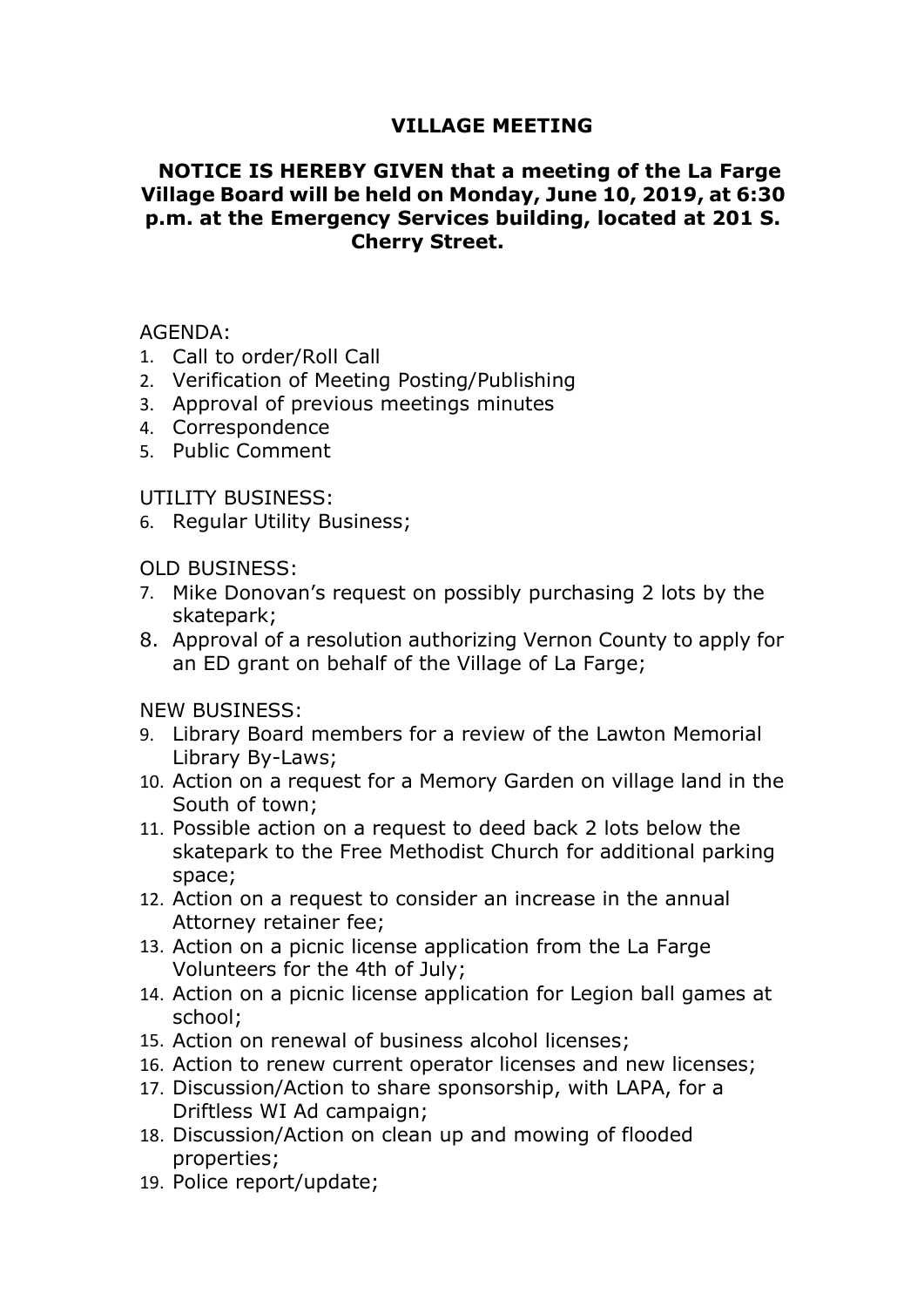- 20. Committee reports and updates;<br>21. Approval to Pay the Bills;<br>22. Adjourn.<br>Kimberly Walker, Village Clerk/Treasurer.
- 
- 22. Adjourn.

# 20. Committee reports and updates;<br>21. Approval to Pay the Bills;<br>22. Adjourn.<br>Kimberly Walker, Village Clerk/Treasurer Reports and updates;<br>
Martin Approval to Pay the Bills;<br>
Martin Walker, Village Clerk/Treasurer<br>
Rin Martin Posted 6/6/2019<br>
MAGE OF LA FARGE nittee reports and updates;<br>val to Pay the Bills;<br>rn.<br>/ Walker, Village Clerk/Treasurer<br>Posted 6/6/2019<br>LA FARGE Regular Board Meeting Monday, June 10, 2019

20. Committee reports and updates;<br>
21. Approval to Pay the Bills;<br>
22. Adjourn.<br>
Kimberly Walker, Village Clerk/Treasurer<br>
Posted 6/6/2019<br>
VILLAGE OF LA FARGE<br>
Regular Board Meeting Monday, June 10, 2019<br>
\*President Cher reports and updates;<br>
Pay the Bills;<br>
Regular Board Meeting<br>
E<br>
Regular Board Meeting<br>
Monday, June 10, 2019<br>
Figure Board Meeting<br>
Monday, June 10, 2019<br>
Trigency Services building. Roll call was taken with all board memb 20. Committee reports and updates;<br>
21. Approval to Pay the Bills;<br>
22. Adjourn.<br>
Kimberly Walker, Village Clerk/Treasurer<br>
Posted 6/6/2019<br>
"President Cheryl Purvis called the regular meeting of the La Farge Village Board 20. Committee reports and updates;<br>
22. Adjourn.<br>
Kimberly Walker, Village Clerk/Treasurer<br>
Posted 6/6/2019<br>
VILLAGE OF LA FARGE<br>
Regular Board Meeting Monday, June 10, 2019<br>
\*President Cheryl Purvis called the regular mee 20. Committee reports and updates;<br>
21. Approval to Pay the Bills;<br>
22. Adjourn.<br>
Kimberly Walker, Village Clerk/Treasurer<br>
Posted 6/6/2019<br>
"President Chry Purvis called the regular meeting of the La Farge Village Board t 20. Committee reports and updates;<br>
22. Adjourn.<br>
22. Adjourn.<br>
Kimberly Walker, Village Clerk/Treasurer<br>
Posted 6/6/2019<br>
VILLAGE OF LA FARGE<br>
Regular Board Meeting Monday, June 10, 2019<br>
"President Cheryl Purvis called t 20. Committee reports and updates;<br>
21. Approval to Pay the Bills;<br>
22. Adjourn.<br>
Kimberly Walker, Village Clerk/Treasurer<br>
Posted 6/6/2019<br>
<br>
"President Cheryl Purvis called the regular meeting of the La Farge Village Boa 20. Collininticet Feports anito updates;<br>
21. Approval to Pay the Bills;<br>
21. Adjourn.<br> **Example 19.** Western Organization of Meeting Monday, June 10, 2019<br>
<sup>4</sup>President Cheryl Puvis called the regular meeting of the La Fa 21. Approval to Pay the Bills;<br>
22. Adjourn.<br>
Example Clerk/Treasurer<br>
First Comment Contest on June 10, 2019<br>
The Societ of Comment Contest on The Comment of the La Farge Village Board to order at<br>
1976: The Society Purvi Kimberly Walker, Village Clerk/Treasurer<br>
Regular Board Meeting<br>
Regular Board Meeting<br>
Regular Board Meeting<br>
The president chery Purvis called the regular meeting of the La Farge Village Board to ender at<br>
16:30 p.m. at Kimberly Walker, Village Clerk/Treasurer<br>
Posted 6/6/2019<br>
VILLAGE OF LA FARGE<br>
Regular Board Meeting<br>
Regular Board Meeting<br>
The Side meeting of the La Farge Village Board to order at<br>
6:30 p.m. at the Emergency Services Posted 6/6/2019<br>
Regular Board Meeting<br>
Regular Board Meeting<br>
President Cheryl Purvis called the regular meeting of the La Farge Village Board to order at<br>
FOSE op.m. at the Emergency Services building. Roll call was take **Example 10**<br> **Example 10**<br> **Example 10**<br> **Regular Board Meeting Monday, June 10, 2019**<br> **President Cheryl Purvis called the regular meeting of the La Farge Village Board to order at<br>
6:30 p.m. at the Emergency Services VILLAGE OF LA FARGE**<br> **Regular Board Meeting Monday, June 10, 201**<br>
\*President Cheryl Purvis called the regular meeting of the La Farge Village Board Sof 9.m. at the Emergency Services building. Roll call was taken with \*President Cheryl Purus called the regular meeting of the La Farge Village Board to 6:30 p.m. at the Emergency Services building. Roll call was taken with all board mem<br>present: Purvis, Reggie Nelson, Terry Jensen, Aaron A 6:30 p.m. at the Emergency Services building. Roll call was taken with all board members<br>present: Purus, Reggie Nelson, Terry Jensen, Aaron Appleman, Barbara Melvin, Aaron<br>Nemec, and Frank Quinn. Also present were news rep

report.

Sherman, Police Chief Jonathon Brown, Mike Donovan, and Clerk Kimberly Walker.<br>
\*Verification of meeting publishing in the La Farge Episcope and posting at the Bank, Post<br>
office, and Village Office on June 6, 2019 was giv since of the skate park. They are uncleared, wooded lots that are in the flood frince, and Village Office on June 6, 2019 was given.<br>
"Jensen moved, Quinn seconded to approve the previous meetings minutes:<br>
"Jensen moved, \*Verification of meeting publishing in the La Farge Episcope and posting at the Bank, Post<br>Office, and Village Office on June 6, 2019 was given.<br>\*Jensen moved, Quinn seconded to approve the previous meetings minutes:<br>[5-13 \*Verification of meeting publishing in the La Farge Episcope and posting at the Bank, Post<br>Office, and Village Office on June 6, 2019 was given.<br>\*Jensen moved, Quinn seconded to approve the previous meetings minutes:<br>5-13-<sup>9</sup> Jensen moved, Quinn seconded to approve the previous meetings minutes:<br>
<sup>9</sup> Jensen moved, Quinn seconded to approve the previous meetings minutes:<br>
(5-13-19/Regular board meeting: 5-21-19/Regular Library board meeting; **The Same The Main Sconded to approach the previous meetings minutes:**<br> **The Same Movel, Quinn seconded to approve the previous meeting, 5-23-19/Zoning**<br> **EG-13-19/Regular board meeting; and 5-29-19/Board of Review meeting** \*Jensen moved, Quinn seconded to approve the previous meetings minutes:<br>(5-13-19/Regular board meteing: 5-21-19/Regular Library board meeting; 5-23-19/Zoning<br>Board of Appeals meeting; and 5-29-19/Readed of Review meeting). (5-13-19/Regular board meeting; 5-21-19/Regular Library board meeting; 5-23-19/Zoning<br>(5-13-19/Regular board meeting; 5-21-19/Regular Library board meeting; 5-23-19/Zoning<br>Board of Appeals meeting; and 5-29-19/Board of Rev \*\*Correspondence: Received a thank you from the Delores Sandmire family for the memorial<br>shadl flowers.<br>\*No Public Comments.<br>\*Urbity Business: Public Works Manager Wayne Haugrud is absent tonight. No updates to<br>report.<br>\*Ou \*Correspondence: Received a thank you from the Delores Sandmire family for the memorial<br>
and flowers.<br>
\*No Public Comments.<br>
\*Utility Business: Public Works Manager Wayne Haugrud is absent tonight. No updates to<br>
\*Utilit The Patition of the Main high same of the Main of the David Compact Corrected With Ontion of Carried (Carried).<br>
Cold Business: Nike Donovan was present to request possibly purchasing 2 lots on the East<br>
side of the skate <sup>211</sup><br>
<sup>211</sup> No Public Comments.<br>
<sup>4</sup> Utility Business: Public Works Manager Wayne Haugrud is absent tonight. No updates to<br>
<sup>4</sup> Otil Business: Mike Donovan was present to request possibly purchasing 2 lots on the East<br>
<sup>4</sup> \*No Public Comments.<br>\*Utility Business: Public Works Manager Wayne Haugrud is absent tonight. No updates to<br>report.<br>\*Old Business: Mike Donovan was present to request possibly purchasing 2 lots on the East<br>fold Business: M \*Utility Business: Public Works Manager Wayne Haugrud is absent tonight. No updates to<br>report.<br>\*Old Business: Mike Donovan was present to request possibly purchasing 2 lots on the East<br>side of the skate park. They are unc \*Utility Business: Public Works Manager Wayne Haugrud is absent tonight. No updates to<br>report.<br>\*Old Business: Mike Donovan was present to request possibly purchasing 2 lots on the East<br>side of the skate park. They are un

(Carried).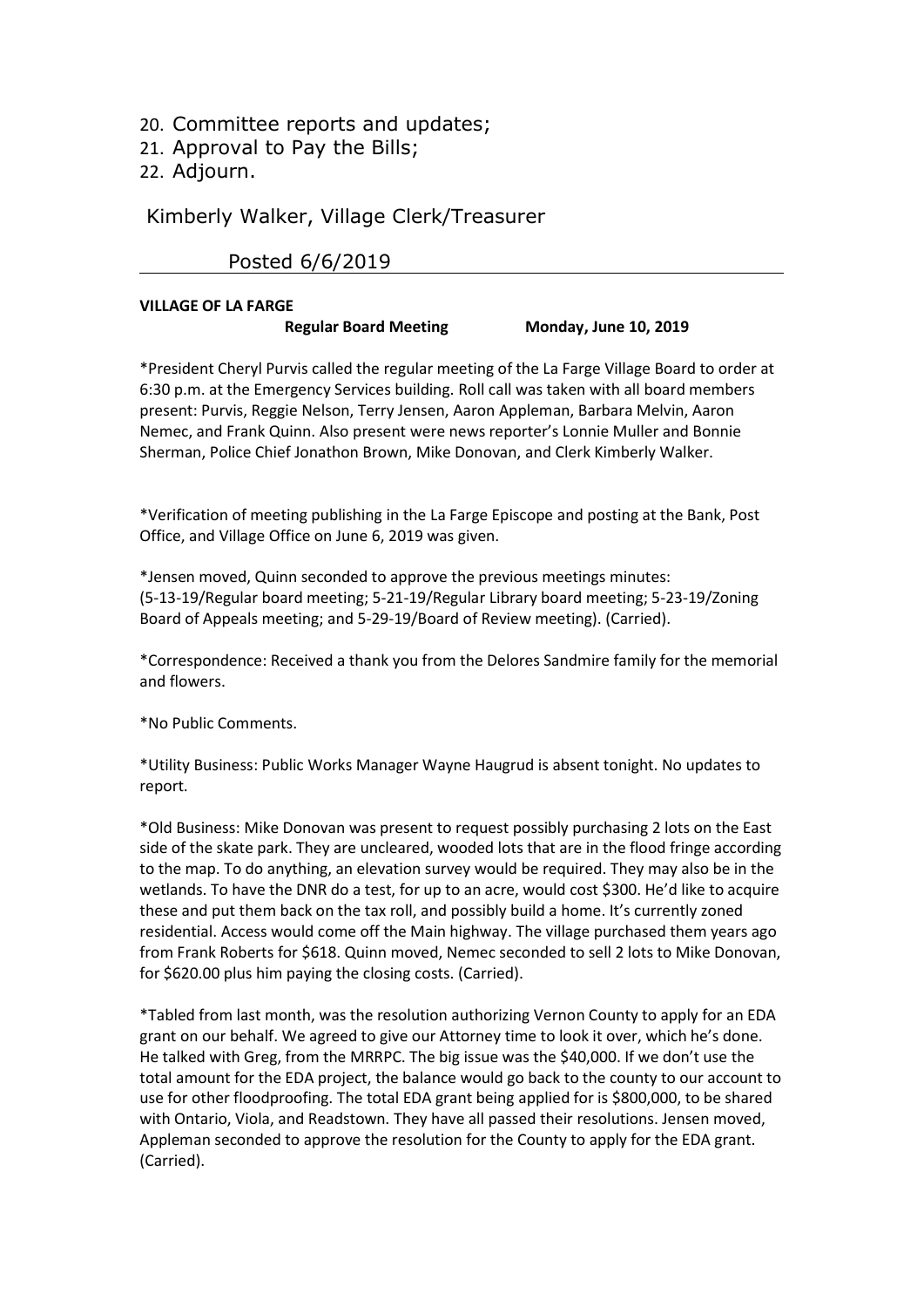\*New Business:<br>\*Barb gave a report for the library board. They wanted to inform the board they<br>work to review their bylaws, to make sure we are up to date with local and state<br>Also reviewing the policies. Doing a lot of cl \*New Business:<br>\*Barb gave a report for the library board. They wanted to inform the board they are starting<br>work to review their bylaws, to make sure we are up to date with local and state updates.<br>Also reviewing the polic New Business:<br>
\*Barb gave a report for the library board. They wanted to inform the board they are starting<br>
work to review their bylaws, to make sure we are up to date with local and state updates.<br>
Also reviewing the pol New Business:<br>
Narb gave a report for the library board. They wanted to inform the board they are starting<br>
work to review their bylaws, to make sure we are up to date with local and state updates.<br>
Also reviewing the poli

\*New Business:<br>\*Barb gave a report for the library board. They wanted to inform the board<br>work to review their bylaws, to make sure we are up to date with local and<br>Also reviewing the policies. Doing a lot of cleanup since \*New Business:<br>\*Barb gave a report for the library board. They wanted to inform the board they are starting<br>\*ork to review their bylaws, to make sure we are up to date with local and state updates.<br>Also reviewing the polic \*New Business:<br>\* are a report for the library board. They wanted to inform the board they are starting<br>work to review their bylaws, to make sure we are up to date with local and state updates.<br>Also reviewing the policies. <sup>\*</sup>New Business:<br><sup>\*</sup>New Business:<br><sup>\*</sup>Nerb gave a report for the library board. They wanted to inform the board they are starting<br>work to reviewing the policies. Doing a lot of cleanup since the librarian (Rita Wachuta-Brec \*New Business:<br>\*Barb gave a report for the library board. They wanted to inform the board they are starting<br>work to review their bylaws, to make sure we are up to date with local and state updates.<br>Also reviewing the polic \*New Business:<br>\*Barb gave a report for the library board. They wanted to inform the board they are starting<br>work to review their bylaws, to make sure we are up to date with local and state updates.<br>Also reviewing the polic \*New Business:<br>\*Barb gave a report for the library board. They wanted to inform the board they are starting<br>work to review their bylaws, to make sure we are up to date with local and state updates.<br>Also review their bylaws

\*New Business:<br>\*Bark gave a report for the library board. They wanted to inform the board they are starting<br>"work to review their bylaws, to make sure we are up to date with local and state updates.<br>Also reviewing the poli **\*New Business:**<br>**\***New Business:<br>**\*Barb gave a report for the library board. They wanted to inform the board they are starting<br>work to review their bylaws, to make sure we are up to date with local and state updates.<br>
Als** \*New Business:<br>\*Barb gave a report for the library board. They wanted to inform the board they are starting<br>work to review their bylaws, to make sure we are up to date with local and state updates.<br>Also reviewing the polic \*New Business:<br>\*Barb gave a report for the library board. They wanted to inform the board they are starting<br>work to reviewing the policies. Doing a lot of cleanup since the librarian (Rita Wachuta-Breckel)<br>is retiring.<br>\*Ma \*New Business:<br>\*Barb gave a report for the library board. They wanted to inform the board they are starting<br>work to review their bylaws, to make sure we are up to date with local and state updates.<br>Also reviewing the polic \*New Business:<br>\*Barb gave a report for the library board. They wanted to inform the board they are starting<br>\*Barb gave a report to review their bylaws, to make sure we are up to date with local and state updates.<br>Also revi "Barb gave a report for the library board. They wanted to inform the board they are starting work to review their bylaws, to make sure we are up to date with local and state updates.<br>Also reviewing the policies. Doing a lo Also reviewing the policies. Doing a lot of cleanup since the librarian (Rita Wachuta-Breckel)<br>is retiring.<br>"Mark Phillips had contacted Cheryl on behalf of his church, to host a Memory Garden in the<br>South part of town, pr is retiring.<br>
In stark Phillips had contacted Cheryl on behalf of his church, to host a Memory Garden in the South part of town, preferably along Mill Stretet where the former Robert Rush property was located. That way it' **Thus the mode of the mode of the model of this church, to host a Memory Garden in the South part of town, preferably along Mill Street where the former Robert Rush property was located. That way it's more visible. They e** South part of twom, preferably along Mill Street where the former Robert Rush property was<br>located. That way it's more visible: They envision some benches, trees, flowers, etc. They will<br>take care of the area. Currently a Iocated. That way it's more visible. They envision some benches, trees, flowers, etc. They will<br>take care of the area. Currently a disc goff basket is located there, but maybe we can move it<br>state care of the area. Current some. Appleman moved, Melvin seconded to approve the Memory Garden for Mark Phillips,<br>on % acre lot or so, on the former Rush land. (Carried).<br>"Mark Phillips also asked if the village would be interested in deeding back 2 on '*X* acre lot or so, on the former Rush land. (Carried).<br>
"Mark Phillips also asked if the village would be interested in deeding back 2 lots south of<br>
the skatepark to the Free Methodist Church for additional parking a \*Mark Phillips also asked if the village would be interested in deeding back 2 lots south of<br>the skatepark to the Free Methodist Church for additional parking space use. They are<br>growing in congregation and are currently u the skatepark to the Free Methodist Church for additional parking space use. They are<br>growing in congregation and are currently using the EMS parking area for the overflow. The<br>growing in congregation and are currently usi growing in congregation and are currently using the EMS parking area for the overflow. The chouge all from the everflow is the NS parking area for the overflow. The chouge all from the people living in the sillage along wi

do the mowing. We did receive a call from the people living in the trailer next to this, with<br>concerns on water runoff. Need to work with Mark on this, possibly sloping it away. Jensen<br>concerns on water runoff. Need to wea concerns on water runoff. Need to work with Mark on this, possibly sloping it away. Jensen<br>moved, Quinn seconded to deed these back to the Free Methodist Church. (Carried).<br>"Received a letter from Jenkins, Stittleburg, and moved, Quinn seconded to deed these back to the Free Methodist Church. (Carried).<br>
"Received a letter from Jenkins, Stittleburg, and Menn, on a request to raise the annual<br>
retainer fee, from \$2,700 to \$2,800. Jensen moved There is the approached to approve them all. (Carried).<br>
\*Received a letter from Jenkins, Stittleburg, and Menn, on a request to raise the annual<br>
request. (Carried). This is split between the Village and Utilities.<br>
\*Cuin retainer fee, from \$2,700 to \$2,800. Jensen moved, Quinn seconded to approve the increase<br>request. (Carried). This is split between the Village and Utilities.<br>"Quinn moved, Jensen seconded to approve a picnic license for t request. (Carried), This is split between the Village and Utilities.<br>
"Quinn moved, lensen seconded to approve a picnic license for the La Farge Volunteers for<br>
"Quinn moved, lensen seconded to approve a picnic license for

<sup>1</sup> **C**<sub>C</sub> (**A**) **C**<sub>C</sub> (**A**) **C**<sub>C</sub> (**A**) **C** (**A**) **C** (**A**) (**A**) (*A*) (*A*) (*A*) (*A*) (*A*) (*A*) (*A*) (*A*) (*A*) (*A*) (*A*) (*A*) (*A*) (*A*) (*A*) (*A*) (*A*) (*A*) (*A*) (*A*) (*A*) (*A*) (*A*) (*A*) (*A*) (*A* July 3<sup>rd</sup> thru July 4<sup>m</sup> (4<sup>th</sup> of July celebration). (Carried).<br>
<sup>\*</sup>Todd Camlek called today and said the Legion has decided not to sell beer at the few games<br>
they have at the school ballfield. No action is required on <sup>2</sup>Todd Camlek called today and said the Lepton has decided not to sell beer at the few games<br>
<sup>4</sup>Todd Camlek called today and said the Legton has decided not to sell beer at the few games<br>
<sup>4</sup>Lensen moved, Appleman second \*Todd Camlek called today and said the Legion has decided not to sell beer at the few games<br>they have at the school ballfield. No action is required on this.<br>\*Jensen moved, Appleman seconded to approve the 5 business alcoh they have at the school ballfield. No action is required on this.<br>
"Jensen moved, Appleman seconded to approve the 5 business alcohol license renewals:<br>
Phil & Deb's Town Tap, Bergum's Food Mart, Zzip Stop, Brosi's Pub & E "These moved, Appleman seconded to approve the 5 business alcohol license renewals:<br>"Phil & Deb's Town Tap, Bergum's Food Mart, Zzip Stop, Brosi's Pub & Eatery, and Organic<br>Valley/Cropp Cooperative. (Carried).<br>"A list was \*Jensen moved, Appleman seconded to approve the 5 business alcohol license renewals:<br>
Phil & Deb's Town Tap, Bergum's Food Mart, Zzip Stop, Brosi's Pub & Eatery, and Organic<br>
\*A list was reviewed of 39 renewal operator lic